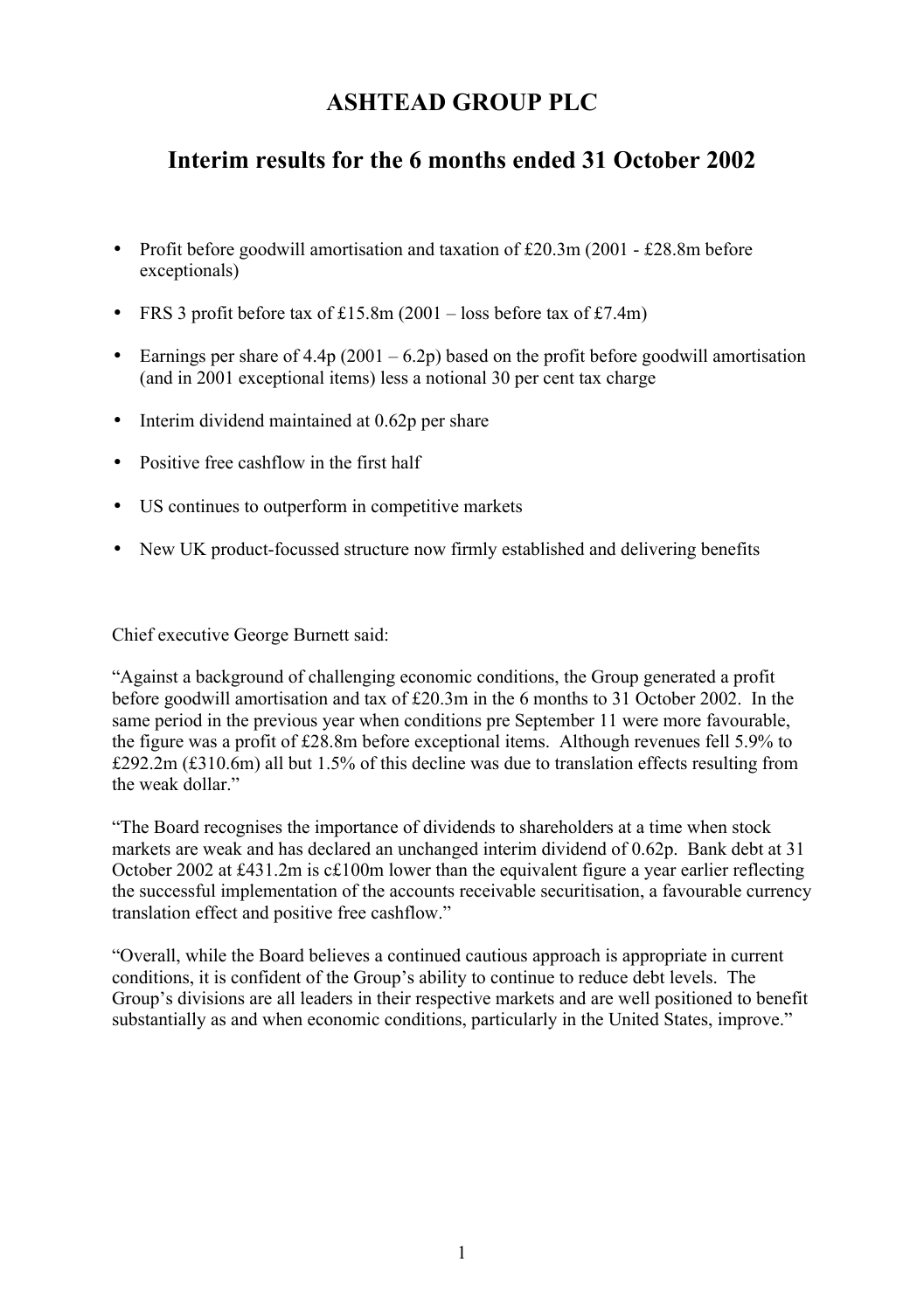# **OVERVIEW**

Against a background of challenging economic conditions, the Group generated a profit before goodwill amortisation and tax of £20.3m in the 6 months to 31 October 2002. In the same period in the previous year when conditions pre September 11 were more favourable, the figure was a profit of £28.8m before exceptional items. Although revenues fell to £292.2m (£310.6m) all but 1.5% of this decline was due to translation effects resulting from the weak dollar.

FRS 3 profits before tax of £15.8m compared favourably with the loss of £7.4m in the same period a year ago. Earnings per share based on the profit before goodwill amortisation (and in 2001 exceptional items) less a notional 30% tax charge were 4.4p (2001 6.2p). The Board recognises the importance of dividends to shareholders at a time when stock markets are weak and has declared an unchanged interim dividend of 0.62p which will be paid on 7 April 2003 to shareholders on the register on 28 February 2003. Bank debt at 31 October 2002 at £431.2m is c£100m lower than the equivalent figure a year earlier reflecting the successful implementation of the accounts receivable securitisation, a favourable currency translation effect and positive free cashflow."

## **US - SUNBELT**

In the six-month period Sunbelt's revenues rose 0.8% to \$292.4m (\$290.1). A decline in same store revenues, of 4% year on year, was offset by turnover from new businesses opened in the last 18 months, 23 in the year to 30 April 2002 and 4 in the six months to 31 October 2002. This modest growth in dollar revenues was achieved at a time when non-residential construction spending, according to US Department of Commerce figures, declined 17% year on year and by as much as 30% in the period March 2001 to September 2002. However, the weakness of the dollar meant that, when translated into sterling, revenues declined by 5.8% from £201.8m to £190.0m.

For the same reason, Sunbelt's operating profit before goodwill amortisation declined by 20% in sterling terms but by 14.5% in US dollars. Since equipment utilisation levels were broadly sustained at last year's levels, the decline in operating profit largely arose from pressure on rental rates in the current US economic slowdown and the drag effect of the 27 businesses opened in the last 18 months. Our specialist scaffolding and pump and power businesses in particular continue to take market share, contributing to a performance which, while declining year on year, compares favourably with Sunbelt's US peer group.

In response to the economic climate, capital expenditure levels were reduced by a third to £33.9m (£50.8m) of which £18.0m was spent on expanding the fleet and the balance on replacement. The average age of the US fleet overall is 3 years 9 months, and only 3 years when aerial work platforms, which have a longer than average working life, are excluded. Since these figures are at the very least commensurate with those of Sunbelt's competitors and low compared with the working life of the equipment, our recent policy of matching expenditure to economic conditions can be continued for some time without detriment to Sunbelt's competitive position.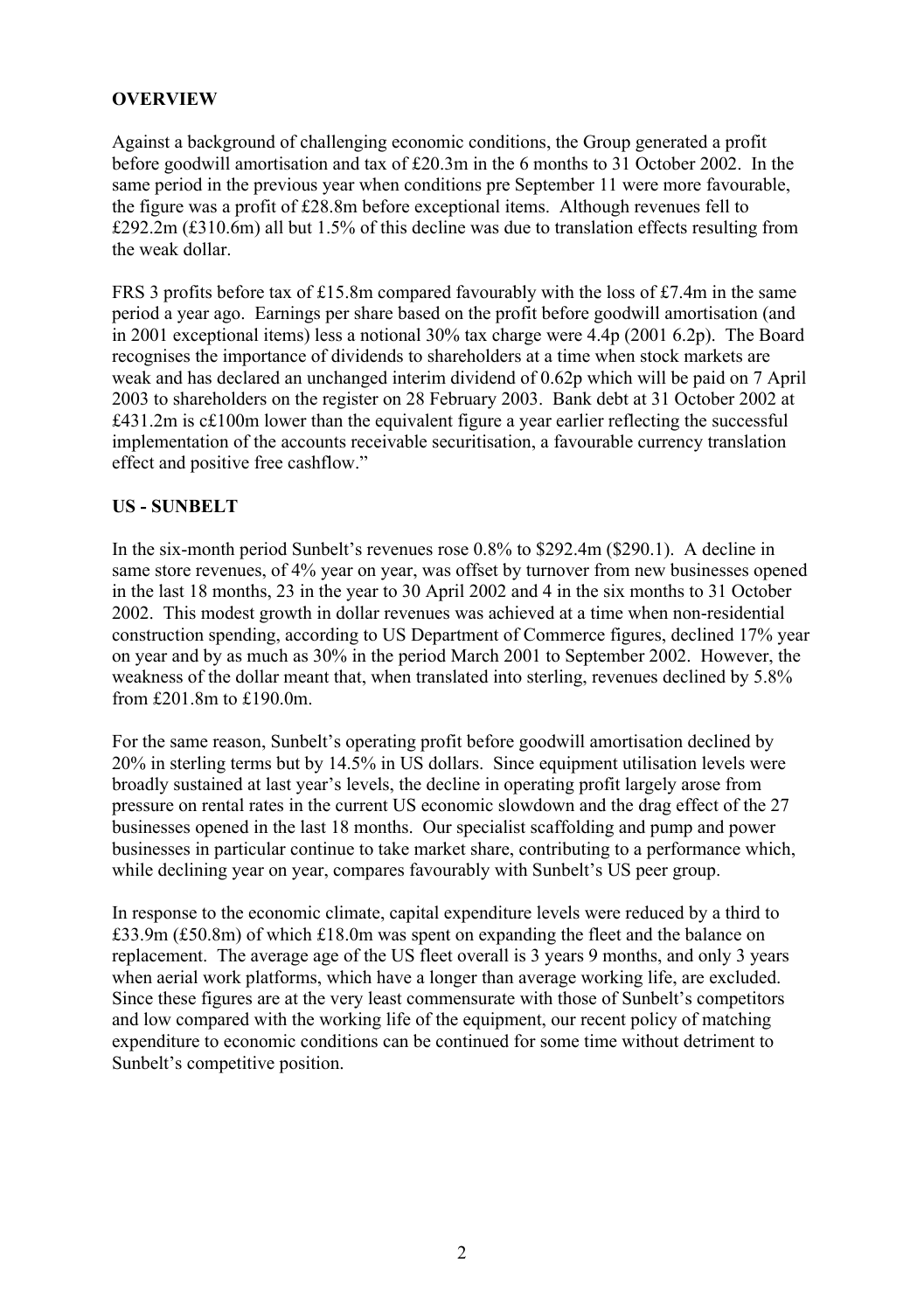# **UK - A-PLANT**

In the six months under review significant changes were made in the operating structure of the A-Plant business following the appointment of new senior management at the end of the last financial year. From the beginning of the period the specialist businesses, such as portable accommodation, power generation, welding, rail maintenance and powered access, took on a national role under a single operating division. The benefits of this approach are already apparent in terms of performance and increased customer awareness. The refocusing of the smaller equipment businesses through the roll-out of the "Tool Hire Shops" brand was achieved on schedule. Where those smaller businesses had become 'mini A-Plants' their larger equipment was redistributed to plant hire locations and capital expenditure concentrated on tool hire activities.

Following this process, from 1 December 2002, the 73 Tool Hire Shops have been brought together, like the Specialists, as a separate national division to ensure optimum operational and marketing impact. At the same time the remaining A-Plant businesses, 92 in total, were grouped into two operating divisions, A-Plant North and South. Finally the Irish business, which had suffered a significant downturn in the year to 30 April 2002, has made good progress under its new all-Ireland identity.

Since 1 May 2002 the functions of the four previously separate accounting offices and the marketing and corporate office of A-Plant have been transferred to a new location at Warrington, and the four computer systems have been merged, following a similar process in Sunbelt last year. This rationalisation will significantly improve operating efficiency, customer support and internal and external communications and will also enable support costs to be reduced once the new systems are fully bedded down. Resulting from the focus given by its new product driven structure, A-Plant anticipates closing a small number of locations in the second half in markets where it is either geographically over-represented or in product lines where its market presence is insufficiently strong to achieve its return on investment criteria. Rental equipment released from these locations will be mostly utilised elsewhere in the business where better returns can be obtained.

The previously announced supplier rationalisation programme has made good progress with a reduction in the number of suppliers from 10,000 to 2,500 already achieved with the anticipated savings from this exercise expected to exceed £1m in a full year. Thus, although A-Plant's turnover fell by £5.3m to £95.1m and its operating profit before goodwill amortisation and, in 2001, exceptional items by £2.4m to £9.7m, much has been done to reverse the decline suffered by the business in the second half of last year. Indeed in December A-Plant's monthly revenues (for the first time this year) exceeded those of the previous year. With a continued focus on improving the rate of return on investment, capital expenditure was kept under tight control at £15.0m (£19.6m) thereby increasing utilisation rates and increasing the average age of the rental fleet to 3 years 9 months, which compares with a working life on average of more than 8 years.

## **OFFSHORE AND ENVIRONMENTAL – ASHTEAD TECHNOLOGY**

A strong performance in Ashtead Technology's environmental businesses in the United States and Canada despite the slow-down in the US economy was insufficient to offset difficult trading conditions in the Company's oil and gas markets in the North Sea and the Gulf of Mexico. As a result turnover fell £1.3m to £7.1m and operating profits before goodwill amortisation by £0.9m to £2.1m. Operating margins, however, remain the highest in the Group at 29.6%.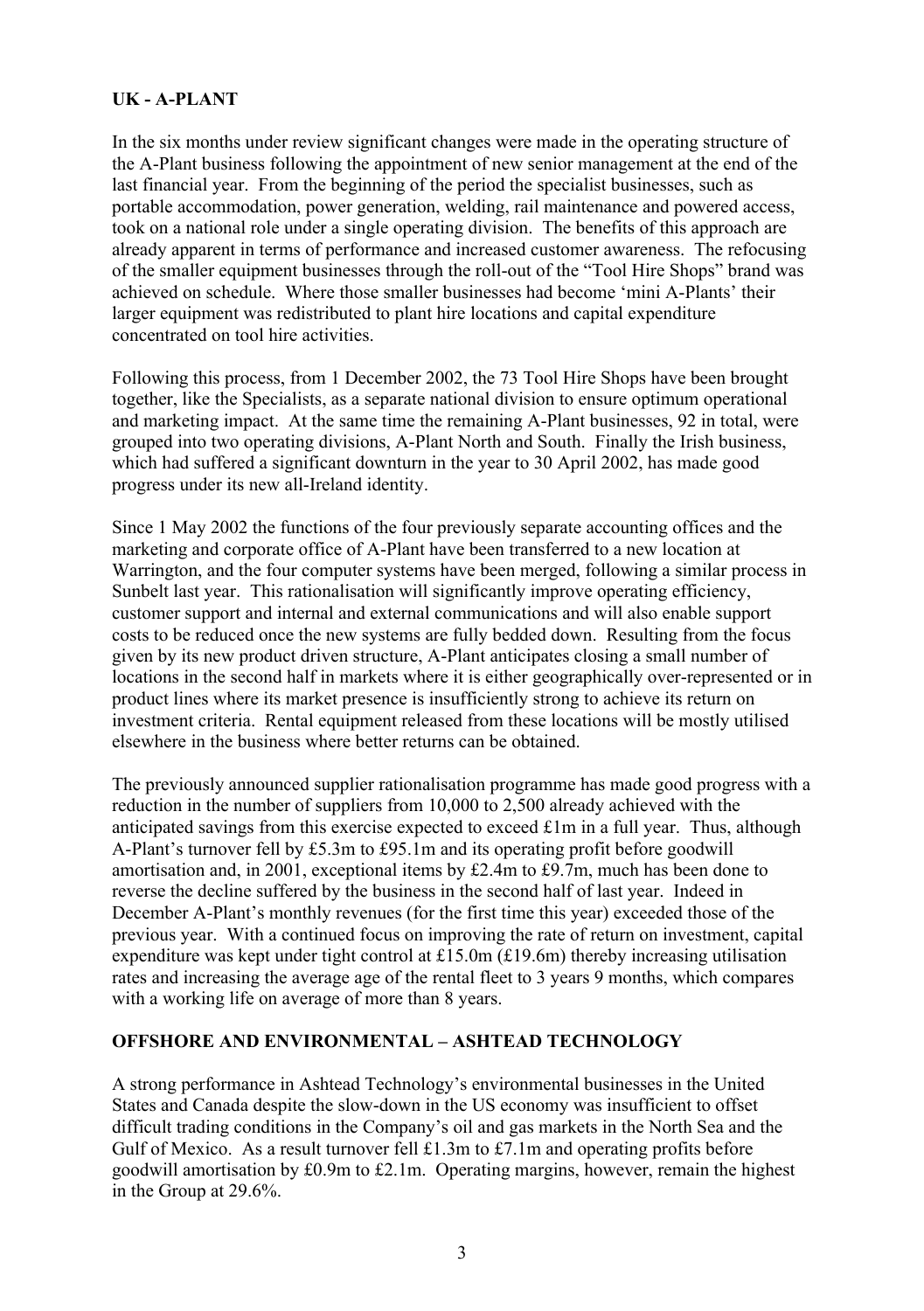# **CASH MANAGEMENT**

Total rental fleet capital expenditure committed in the period was £51.2m (£73.2m) split almost equally between equipment for expansion and replacement items. There was a gain of £2.2m on sale of fixed assets. Debtors days at 31 October 2002 were reduced to 56 days (2001 - 57 days). Net cash inflow from operating activities was £152.9m (£121.8m) and free cash flow (defined as cash inflow from operating activities less interest other than exceptional interest, dividends, tax and capital expenditure) was £60.6m (outflow of £35.0m). Both these figures include the initial proceeds from the first drawdown of the accounts receivable securitisation in June 2002 of £57.4m. The continued control of capital expenditure will result in increased free cash flow in the second half and beyond. Actual tax payments were £0.4m and will remain minimal for the foreseeable future.

# **CURRENT TRADING AND OUTLOOK**

Trading in November and December has continued to show the same trends seen in the first half with group revenues for the eight months to 31 December 2002 1.4% lower than the previous year at constant rates of exchange.

Looking forward, the major influence on trading will be the US economy which continues to give mixed signals. The December US Institute of Supply Management survey indicated that 70% of manufacturers and service companies expect sales in 2003 to exceed 2002 levels. The year on year rate of decline in non-residential construction reduced to 14% in November and more importantly the absolute level of activity rose by 1.4% between September and November. President Bush is introducing a significant package of measures to stimulate the US economy. On the other hand, geopolitical risks and a high oil price threaten the general economic outlook.

Sunbelt's absolute progress will be determined by the resolution of these matters, but the Board is confident that its comparative position as number four in the US with only a 2.5% to 3% market share will continue to strengthen. In the UK others in our industry have observed that the market in which we operate has worsened over the last 12 months. Nevertheless the Board is confident that the measures being taken in A-Plant are set to deliver an improved year on year performance in the second half. Overall, while the Board believes a continued cautious approach is appropriate in current conditions, it is confident of the Group's ability to continue to reduce debt levels. The Group's divisions are all leaders in their respective markets and are well positioned to benefit substantially as and when economic conditions, particularly in the United States, improve.

There will be a presentation to analysts at 9.30am today at the offices of WestLB Panmure at Woolgate Exchange, 25 Basinghall Street, London EC2V 5HA. A copy of the slides and a live webcast of the presentation will be available via the Company's website (www.ashteadgroup.com) as well as a playback as soon as practicable after the presentation closes.

| <b>ENDS</b> |                                        |                          | 15 January 2003 |
|-------------|----------------------------------------|--------------------------|-----------------|
| Contacts:   | George Burnett                         | Chief Executive          | 01372 362300    |
|             | Ian Robson                             | Finance Director         |                 |
|             | <b>Andrew Grant</b><br>Nigel Fairbrass | ) Tulchan Communications | 0207 353 4200   |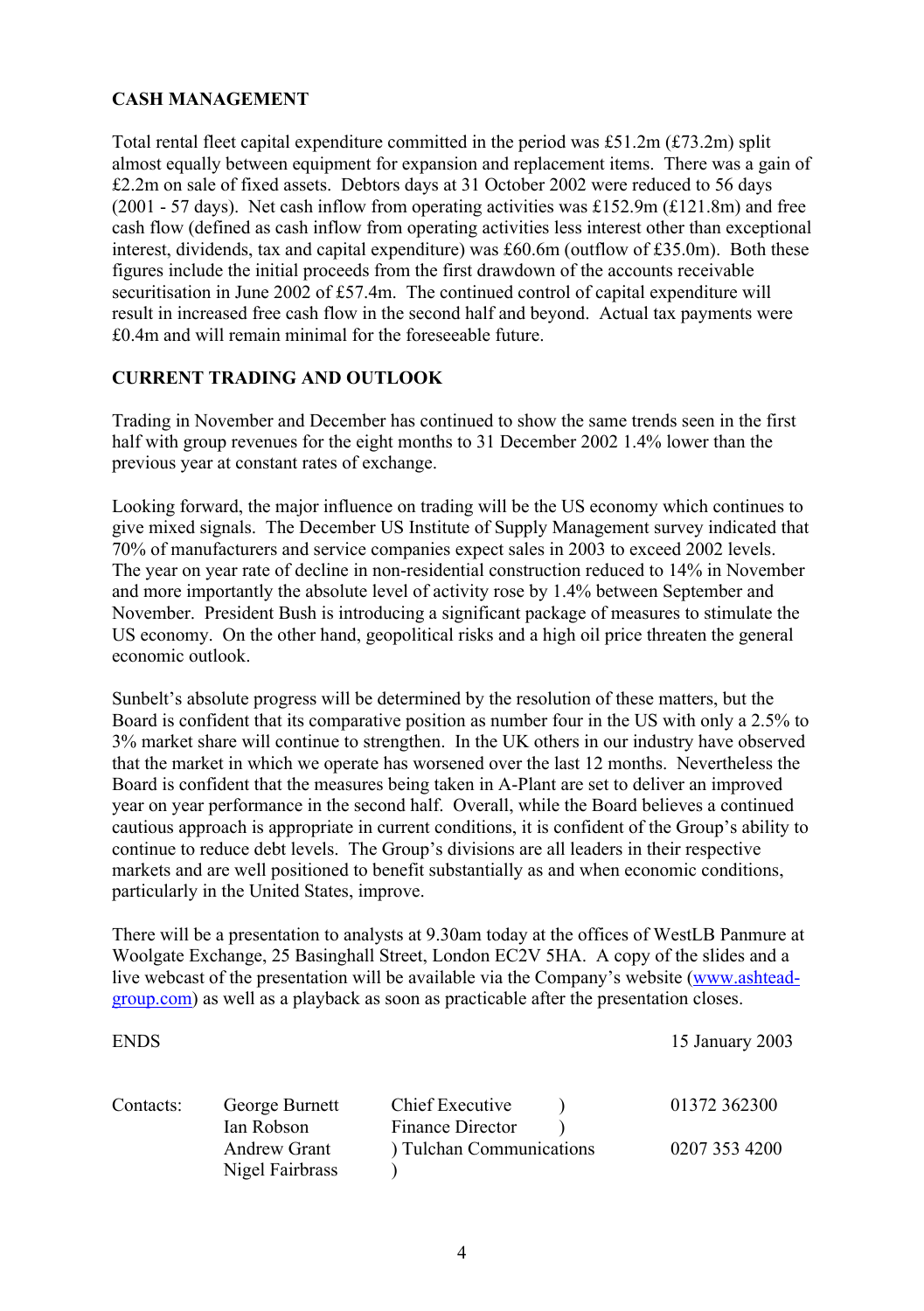# **FINANCIAL REVIEW**

#### RESULTS

#### Revenues

Group revenues of £292.2m (2001 - £310.6m) were significantly impacted by the weak US dollar. At constant exchange rates the decline in group revenues was 1.5%, significantly less than the 5.9% decline at actual rates. Sunbelt's revenues declined from £201.8m to £190.0m when measured in sterling but rose 0.8% in US dollars from \$290.1m to \$292.4m. A-Plant's revenues declined 5.3% from £100.4m to £95.1m which was an improvement on the second half of the previous year when its revenues declined by 8.8% compared to the equivalent period a year earlier. Ashtead Technology revenues reduced from £8.4m to £7.1m reflecting lower activity levels in its offshore markets in the North Sea and Gulf of Mexico.

| Divisional performance                                          |                                      | Tu <u>rnover</u> |          | Profit               |                      |              |  |
|-----------------------------------------------------------------|--------------------------------------|------------------|----------|----------------------|----------------------|--------------|--|
|                                                                 | 6 months to 31                       |                  | Year to  | 6 months to 31       |                      | Year to      |  |
|                                                                 | October                              |                  | 30 April | October              |                      | 30 April     |  |
|                                                                 | 2002                                 | <u>2001</u>      | 2002     | <u>2002</u>          | 2001                 | 2002         |  |
|                                                                 | £m                                   | $\pounds$ m      | £m       | $\pounds$ m          | $\mathop{\text{fm}}$ | $\pounds$ m  |  |
|                                                                 |                                      |                  |          |                      | (restated)           |              |  |
| <b>Sunbelt Rentals</b>                                          | 190.0                                | 201.8            | 382.2    | 32.3                 | 40.4                 | 62.6         |  |
| A-Plant                                                         | 95.1                                 | 100.4            | 187.0    | 9.7                  | 12.1                 | 14.5         |  |
| <b>Ashtead Technology</b>                                       | 7.1                                  | 8.4              | 14.5     | 2.1                  | 3.0                  | 4.2          |  |
| Group central costs                                             |                                      |                  |          | (2.6)                | (2.6)                | <u>(4.7)</u> |  |
| <b>Divisional performance</b>                                   | <u> 292.2</u>                        | 310.6            | 583.7    | 41.5                 | 52.9                 | 76.6         |  |
| Interest:                                                       |                                      |                  |          |                      |                      |              |  |
| - bank interest                                                 |                                      |                  |          | (16.0)               | (20.7)               | (39.2)       |  |
| - finance leases                                                |                                      |                  |          | (1.3)                | (1.4)                | (2.7)        |  |
| - convertible loan note                                         |                                      |                  |          | (3.9)                | (3.8)                | (7.6)        |  |
| Profit before tax, exceptionals, goodwill & BET lease impact    |                                      |                  |          | 20.3                 | 27.0                 | 27.1         |  |
| Prior year BET lease impact                                     |                                      |                  |          |                      | <u>1.8</u>           | 1.8          |  |
| Profit before tax, exceptional items $\&$ goodwill amortisation |                                      |                  |          | 20.3                 | 28.8                 | 28.9         |  |
| Exceptional items*                                              |                                      |                  |          |                      | (31.3)               | (35.6)       |  |
| Goodwill amortisation                                           |                                      |                  |          | <u>(4.5)</u><br>15.8 | (4.9)                | (8.8)        |  |
|                                                                 | Profit/(loss) before tax under FRS 3 |                  |          |                      |                      | (15.5)       |  |

\* comprising, for the six months ended 31 October 2001, the UK asset disposal programme  $(\text{\textsterling}30.0m)$  and bank facility amendment fees of £1.3m.

In the table above adjustments have been made to the previously published results for the six months to 31 October 2001 to reflect the subsequent capitalisation of certain acquired rental equipment leases in BET as finance leases at 30 April 2002 as described in note 22 to the 2001/2 report and accounts. Divisional performance (operating profit before goodwill amortisation and, in 2001, exceptional items) also excludes the prior year element of the change in treatment of acquired BET leases because this provides a better comparison between periods. In addition certain costs previously allocated across the operating divisions are now presented separately as this better reflects underlying divisional performance.

On this basis total Divisional operating profit excluding goodwill amortisation and, in 2001, exceptional items declined by 21.6% from a restated £52.9m to £41.5m. At constant rates of exchange the reduction was 17.2%.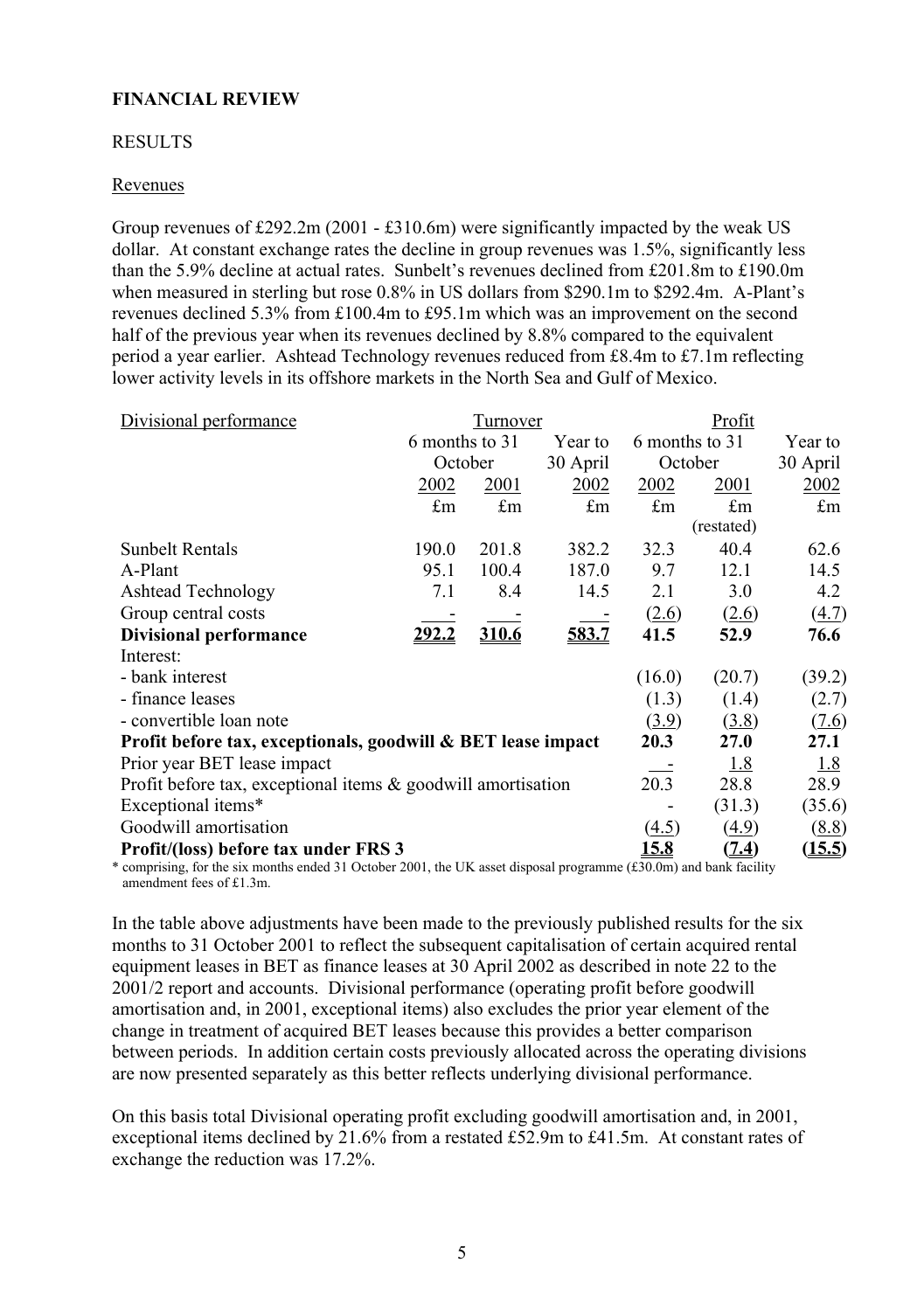On the same basis Sunbelt's operating profit before goodwill amortisation declined 20.0% in sterling at actual rates of exchange but by only 14.5% in US dollars with the remaining 5.5% decline being due to the weaker US dollar. This decline reflected a reduction in Sunbelt's operating margins from 20.0% to 17.0% largely due to reductions in rental rates caused by the competitive operating environment during the current US economic slowdown. Equipment utilisation was at similar levels to the equivalent period a year earlier.

A-Plant's operating profit also declined 19.8% with its operating margins falling from 12.1% to 10.2%. This decline reflected continued competitive conditions in its principal markets. Its reorganisation on product lines is now well established and it presently anticipates an improved second half compared with that of last year.

Technology's profits declined in line with the revenue fall in its key offshore markets but its operating margins remain the highest in the group at  $29.6\%$  (2001 – 35.7%).

#### Net interest payable and similar charges

|                                                |             | 6 months to 31 October | Year to 30 April |  |
|------------------------------------------------|-------------|------------------------|------------------|--|
|                                                | 2002        | 2001                   | 2002             |  |
|                                                | $\pounds$ m | $\pounds$ m            | $\pounds$ m      |  |
|                                                |             | (restated)             |                  |  |
| Interest payable on bank and other borrowings  | 16.0        | 20.7                   | 39.2             |  |
| Finance lease interest                         | 1.3         | 1.4                    | 2.7              |  |
| 5.25% unsecured convertible loan note interest | <u>3.9</u>  | <u>3.8</u>             | 7.6              |  |
| Interest cost before non-recurring charges     | 21.2        | 25.9                   | 49.5             |  |
| Prior year BET lease interest charge           |             | 2.9                    | 2.9              |  |
| Exceptional costs re bank facility             |             | <u>1.3</u>             | 3.0              |  |
| Total interest                                 |             | <u>30.1</u>            | 55.4             |  |

Interest (excluding the prior year BET lease interest and the exceptional costs incurred in 2001/2 in resetting bank covenants) reduced by 18.1% from £25.9m to £21.2m reflecting both lower interest rates and the weakness of the US dollar which is the currency in which around 80% of bank interest is payable. Net bank interest payable includes £4.1m (2001 - £1.7m) payable under the US\$250m 3 year interest rate swaps at 6.825% entered into at the end of August 2000 as required by the banking agreement. Consequently the Company has only benefited from lower interest costs on less than two-thirds of its bank debt, a feature which will continue until the swaps expire in early September 2003.

#### Exceptional items

No exceptional costs were incurred in the first half of the current financial year. Exceptional items in the previous year related to the UK rental fleet rationalisation programme (£30.0m for the 6 months to 31 October and £32.6m for the full 2001/2 year) and to the banking covenant reset costs (£1.3m for the 6 months to 31 October and £3.0m for the full 2001/2 year) discussed above.

## Profit before tax

Profit before tax, exceptional items and goodwill (and excluding the £1.8m prior year lease impact booked in 2001/2) declined 24.8% at actual rates of exchange from the comparable £27.0m shown in the table above to £20.3m but by only 20.0% at constant rates.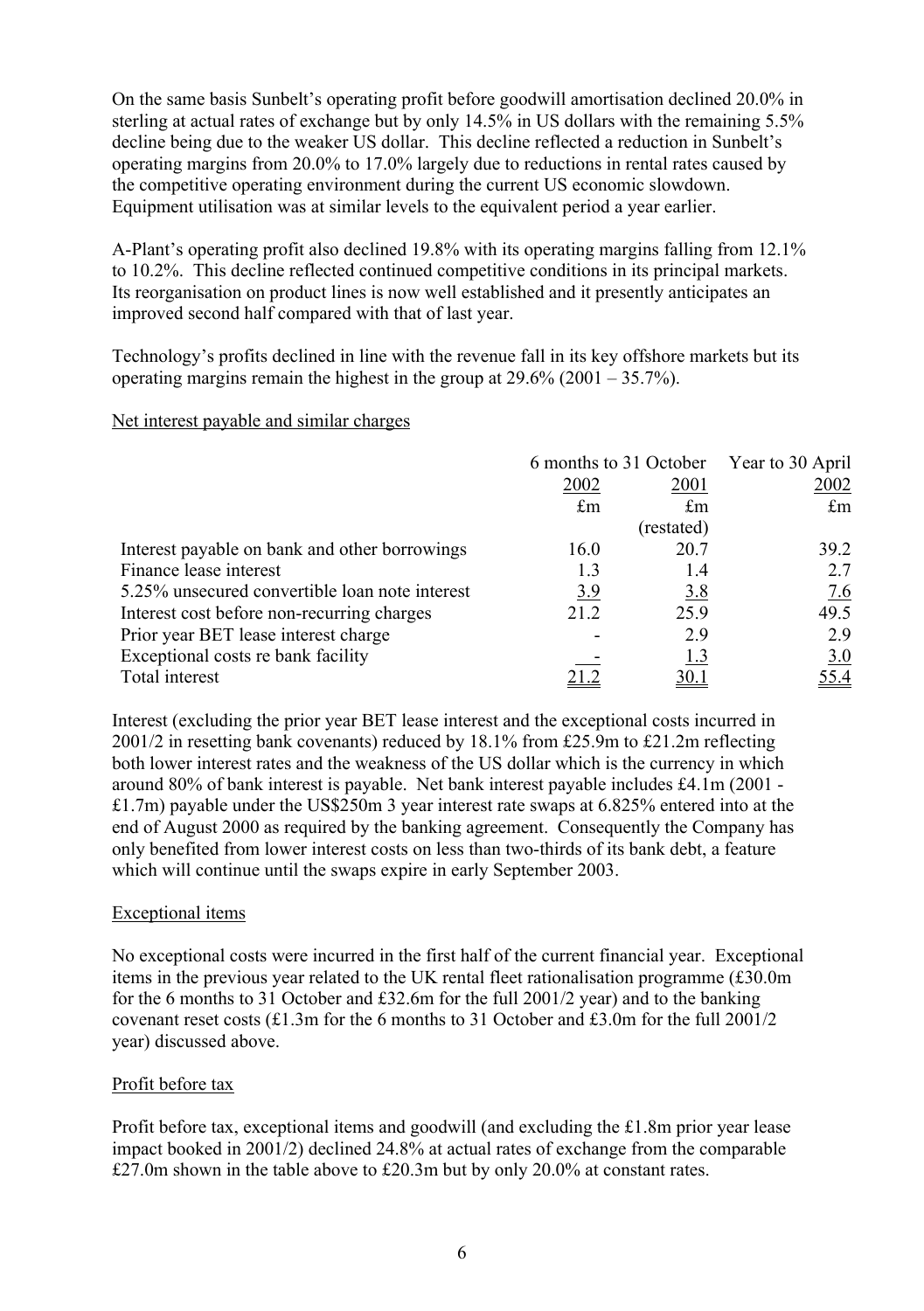Profit before tax for the second quarter (1 August to 31 October 2002) of £12.3m compared with the first quarter result announced on the day of the 2002 AGM of £8.0m. The FRS 3 profit before tax for the six months to 31 October 2002 was £15.8m compared to last year's half year FRS 3 loss before tax of £7.4m.

## **Taxation**

Reflecting one of the benefits of the capital intensive nature of the Group's operations, the current tax charge for the half year continues to be low at £0.6m representing an effective tax rate on profits before tax and goodwill amortisation of less than 3% (2001 – less than 2%). The effective current tax rate is expected to remain at very low levels (significantly less than ten percent) for the foreseeable future.

The total half year tax charge of  $\text{\textsterling}7.2m$  (2001 – tax credit of £5.4m) therefore includes a £6.6m deferred tax charge representing full provision under FRS 19 for tax amounts which are not expected to be payable for many years. All of this charge arises in the United States because the group is currently in a net tax loss position in the UK after the impact of the interest rate hedging costs discussed above and the beneficial effects of the structure used to finance the BET acquisition and is consequently unable to recognise any tax credit for these UK tax losses. The full US tax charge and the inability to take credit for the UK tax loss position explain why the overall effective tax rate (based on pre- goodwill profits) of 35.5% in the first half is currently higher than the UK statutory rate of 30%. As and when UK taxable profitability recovers (which will be aided by the forthcoming expiry of the interest rate swap in September 2003) then these unrecognised UK tax losses (£10.6m at 30 April 2002) will act as a "tax shelter". Consequently, in these circumstances, the Group would report an effective tax rate lower than the UK statutory rate of 30%.

The full year tax charge is currently again expected to almost entirely comprise a deferred tax charge as was the case in the year to 30 April 2002.

#### Earnings per share

Earnings per share for the six months to 31 October 2002 is 4.4p based on the profit before tax and goodwill amortisation for the period and on a notional 30 per cent tax charge (which has been used for illustrative purposes in view of the volatility in the actual tax charge for the reasons outlined above). This compares with 6.2p for 2001 before exceptional items. Earnings per share under FRS 14 which are based on the profit after goodwill amortisation and after the full FRS 19 tax charge are  $2.7p(2001 - loss$  per share of 0.6p).

#### Dividends

The Board has declared an unchanged interim dividend of 0.62p net per share which has a total cost of £2.0m (2001 - £2.0m). This dividend will be paid on 7 April 2003 to shareholders on the record on 28 February 2003.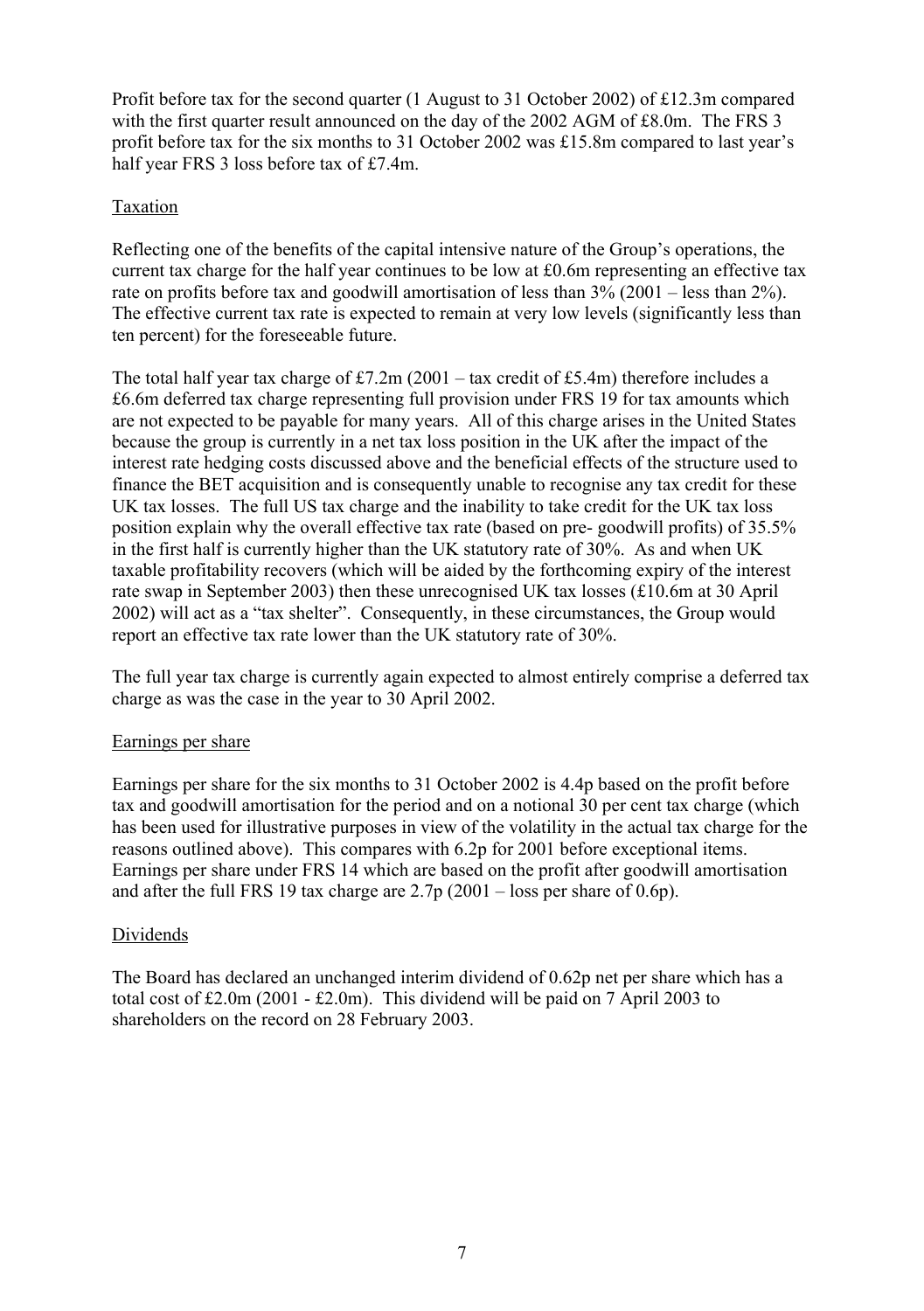#### BALANCE SHEET

#### Fixed assets – rental equipment additions

|                           |            | 6 months to 31 Oct 2002 |             | 6 months to | Year to 30  |
|---------------------------|------------|-------------------------|-------------|-------------|-------------|
|                           | Expansion  | Replacement             | Total       | 31 Oct 2001 | April 2002  |
|                           | £m         | $\pounds$ m             | $\pounds$ m | £m          | $\pounds$ m |
| <b>Sunbelt Rentals</b>    | 18.0       | 159                     | 33.9        | 50.8        | 67.0        |
| A-Plant                   | 6.5        | 8.5                     | 15.0        | 19.6        | 26.7        |
| <b>Ashtead Technology</b> | <u>1.5</u> | 0.8                     | 2.3         | 2.8         | <u>4.3</u>  |
|                           | 26.0       | 25.2                    |             | 73.2        | <u>98.0</u> |

Capital expenditure in the six months to 31 October 2002 was £55.9m, including £51.2m spent on rental equipment. This was lower than in the previous year when £81.2m (rental equipment -  $£73.2m$ ) was spent in the first six months and  $£113.8m$  for the year as a whole (rental equipment - £98.0m).

Despite the lower capital expenditure both Sunbelt and A-Plant retain fleets whose ageing is comparable to or younger than their competitors with the average age of the Group's rental fleet at 31 October 2002 being 45 months (30 April 2002 – 41 months). This comprises an overall age of 45 months for both A-Plant and Sunbelt. Within the Sunbelt fleet the average age of the aerial work platforms (the equipment type with virtually the longest life in its fleet) is 51 months and the remainder of its equipment has an average age of 36 months. It is still expected, as stated in the 2001/2 annual report and accounts, that total capital expenditure for 2002/3 will be around £75m and that this is expected to give an average fleet age of around 49 months at 30 April 2003.

#### Debtors

Gross trade debtors before non-recourse funding received under the accounts receivables securitisation at 31 October 2002 were £101.3m (2001 - £107.8m). Gross debtors days were 56 days compared with 58 days at 30 April 2002 and 57 days at 31 October 2001.

Non-recourse funding received against these receivables at 31 October 2002 under the receivables securitisation programme entered into in June 2002 was £57.9m which represented 59% of the net value of the receivables in the pool. The effective funding charge applicable to this funding is 1.35% over LIBOR and is included within net bank interest payable. This compares with a margin of 2.5% over LIBOR on the £60m of bank debt repaid in the period principally with the proceeds derived from the securitisation.

#### Creditors

The total amount included within creditors directly attributable to the purchase of fixed assets was £43.2m at 31 October 2002 (£82.3m at 31 October 2001 and £60.7m at 30 April 2002). Bills of exchange at £11.0m (2001 - £18.4m) were again an insignificant part of the Group's financial structure as they were at the April 2002 year-end.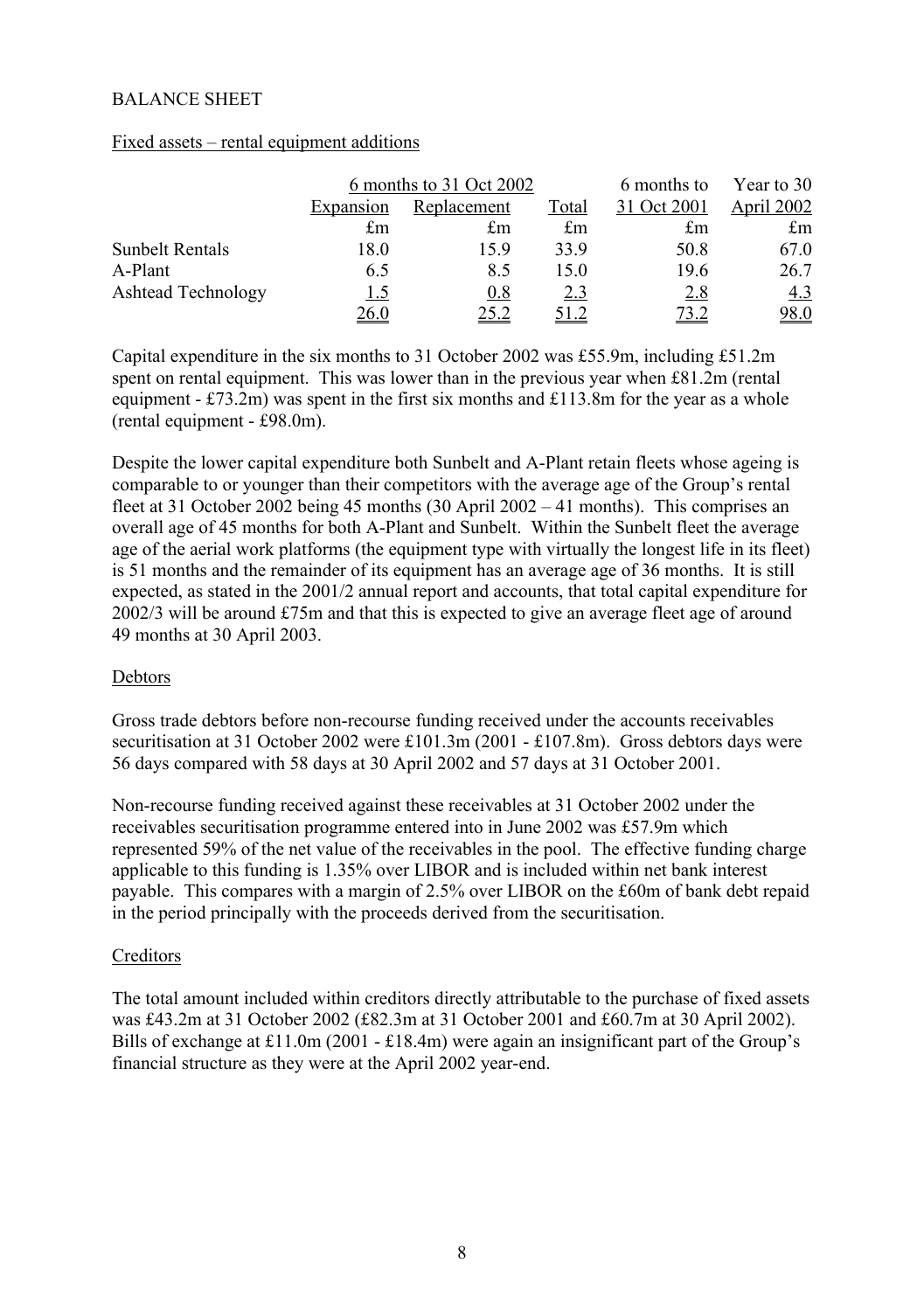### CASH FLOW AND DEBT

Net cash inflow from operating activities was £152.9m (2001- £121.8m) including the initial proceeds from the first drawdown of the accounts receivable securitisation in June 2002 of £57.4m. £23.4m (2001 - £25.2m) of interest and similar charges was paid in the period and  $\text{\pounds}0.4\text{m}$  (2001 -  $\text{\pounds}0.1\text{m}$ ) of tax. As anticipated following the halving of capital expenditure last year, cash payments for the purchase of fixed assets were less than half those of a year earlier at £73.5m (2001 - £149.1m).

Free cashflow (defined as cash inflow from operating activities less capital expenditure, servicing of finance other than exceptional interest costs, tax and equity dividends paid) was a positive cash inflow for the first time since the recession of the early nineteen-nineties of  $£60.6m (2001 - outflow of £35.0m) - albeit that the majority of the inflow relates to the$ initial proceeds of the securitisation of £57.4m.

This free cashflow was applied to reducing debt. Free cash flow is anticipated to increase in the second half reflecting an expectation that the usual seasonal reduction in working capital in the second half will continue and that payments for capital expenditure will be significantly lower in the second half than the £73.5m paid in the first half (as was the case last year when £149.1m was paid in the first half but only £54.2m in the second).

#### Net debt

|                                                 | At 31 October |             | At 30 April  |  |
|-------------------------------------------------|---------------|-------------|--------------|--|
|                                                 | 2002          | 2001        | 2002         |  |
|                                                 | $\pounds$ m   | $\pounds$ m | $\pounds$ m  |  |
|                                                 |               | (restated)  |              |  |
| Bank debt                                       | 431.2         | 530.1       | 515.5        |  |
| Finance lease obligations                       | 25.7          | <u>33.5</u> | <u>30.6</u>  |  |
|                                                 | 456.9         | 563.6       | 546.1        |  |
| 5.25% unsecured convertible loan note, due 2008 | 130.1         | 129.4       | 129.7        |  |
| Cash at bank and in hand                        | (0.4)         | (2.5)       | (0.5)        |  |
| Total net debt                                  | <u>586.6</u>  | 690.5       | <u>675.3</u> |  |

Bank debt at 31 October 2002 was £431.2m, £98.9m less than the equivalent figure at 31 October 2001 (£530.1m) and £84.3m less that the figure at 30 April 2002 (£515.5m). Including outstanding obligations under finance leases and the 5.25% unsecured, subordinated convertible, due 2008 held by Rentokil plc, total net debt at 31 October 2002 was £586.6m (2001 - £690.5m). The Group retains significant headroom in both committed and uncommitted facilities above its projected borrowing requirements. Headroom was £49.9m against all facilities at 31 October 2002 and £39.2m against committed facilities. The Group's secured bank facility is committed through June 2005 as is the accounts receivable securitisation discussed above. At 10 January 2003, the latest date prior to publication of this report for which figures are available, total net debt was £572.3m.

#### OPERATING STATISTICS

|                           |                           | Profit centre numbers |            | Staff numbers |       |                           |
|---------------------------|---------------------------|-----------------------|------------|---------------|-------|---------------------------|
|                           | At 31 October At 30 April |                       |            |               |       | At 31 October At 30 April |
|                           | 2002                      | 2001                  | 2002       | 2002          | 2001  | 2002                      |
| <b>Sunbelt Rentals</b>    | 195                       | 181                   | 188        | 3,847         | 3,884 | 3,886                     |
| A-Plant                   | 264                       | 265                   | 268        | 2,552         | 2,547 | 2,573                     |
| <b>Ashtead Technology</b> |                           |                       |            |               |       | 71                        |
| Group                     |                           |                       | <u>463</u> | 6.484         |       | <u>6,545</u>              |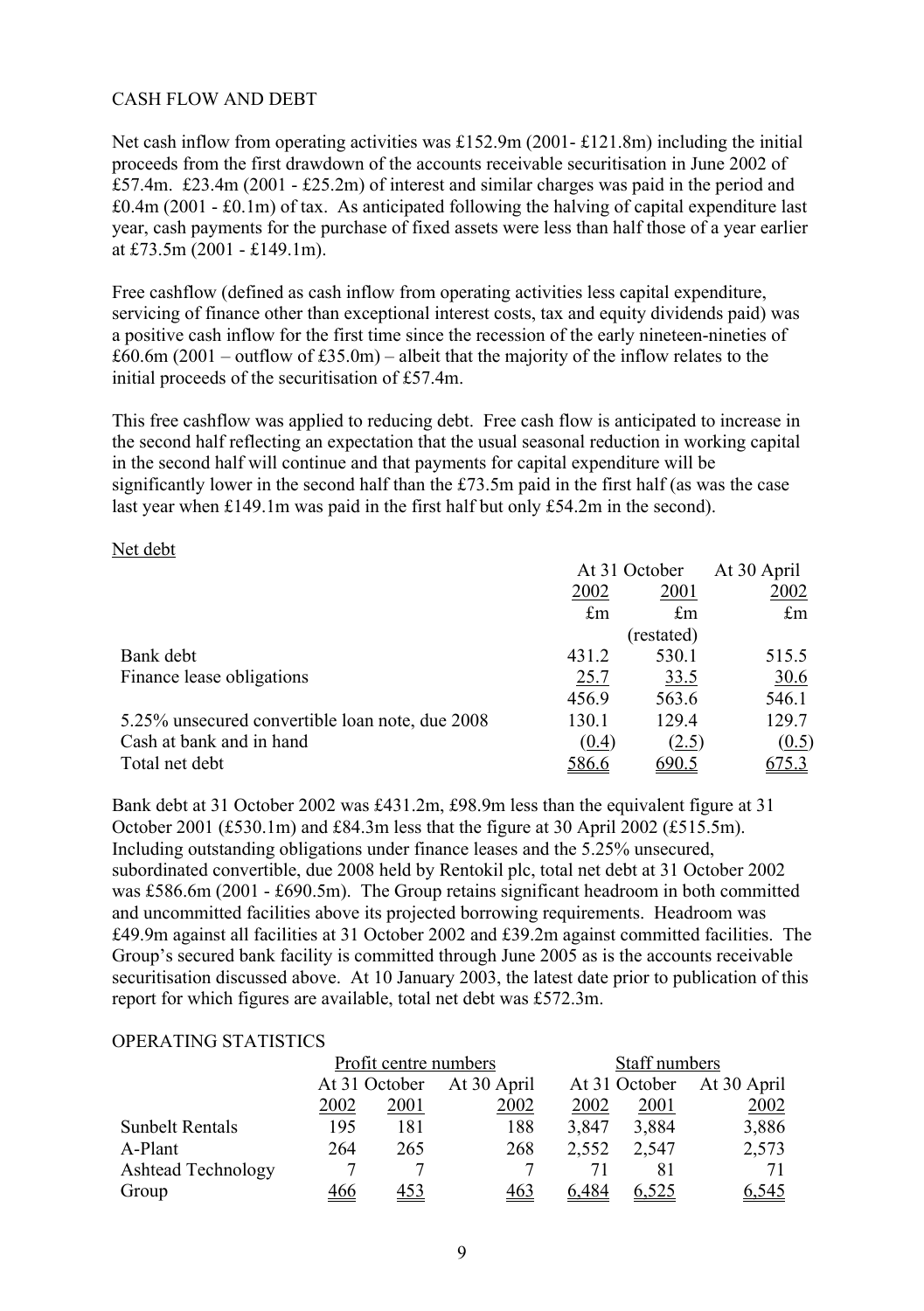### **ASHTEAD GROUP PLC**

# **CONSOLIDATED INCOME STATEMENT FOR THE SIX MONTHS ENDED 31 OCTOBER 2002**

|                                                               |             | Unaudited               | <b>Audited</b>          |
|---------------------------------------------------------------|-------------|-------------------------|-------------------------|
|                                                               |             | 6 months ended          | Year to                 |
|                                                               |             | 31 October              | 30 April                |
|                                                               | 2002        | 2001                    | 2002                    |
|                                                               | $\pounds$ m | $\mathbf{f}_{\text{m}}$ | $\mathbf{f}_{\text{m}}$ |
|                                                               |             | (restated)              |                         |
| <b>Turnover</b>                                               | 292.2       | 310.6                   | 583.7                   |
| Cost of sales                                                 | (228.7)     | (246.2)                 | (462.2)                 |
| Gross profit                                                  | 63.5        | 64.4                    | 121.5                   |
| Administrative expenses                                       | (26.5)      | (26.3)                  | (49.0)                  |
| <b>Operating profit</b>                                       | 37.0        | 38.1                    | 72.5                    |
| Exceptional loss on disposal of UK fixed assets               |             | (15.4)                  | (32.6)                  |
| Net interest payable and similar charges                      | (21.2)      | (30.1)                  | (55.4)                  |
| Profit/(loss) on ordinary activities before taxation          | 15.8        | (7.4)                   | (15.5)                  |
| Profit before tax, goodwill amortisation and exceptionals     | 20.3        | 28.8                    | 28.9                    |
| Goodwill amortisation                                         | (4.5)       | (4.9)                   | (8.8)                   |
| <b>Exceptional</b> items                                      |             | (31.3)                  | (35.6)                  |
| Profit/(loss) on ordinary activities before taxation          | 15.8        | (7.4)                   | (15.5)                  |
| Tax on (loss)/profit on ordinary activities:                  |             |                         |                         |
| - current tax                                                 | (0.6)       | (0.4)                   | 0.3                     |
| - deferred tax – current year                                 | (11.2)      | (5.3)                   | (2.5)                   |
| - deferred $tax - prior$ year                                 | <u>4.6</u>  | 11.1                    | 21.4                    |
|                                                               | (7.2)       | 5.4                     | 19.2                    |
| Profit/(loss) for the financial period                        | 8.6         | (2.0)                   | 3.7                     |
| Equity dividends                                              | (2.0)       | (2.0)                   | (11.3)                  |
| Retained profit/(loss) transferred to reserves                | 6.6         | (4.0)                   | (7.6)                   |
| Basic earnings/(loss) per share                               | 2.7p        | (0.6p)                  | 1.1p                    |
| Diluted earnings/(loss) per share                             | 2.7p        | (0.6p)                  | $1$ $1$ p               |
| Comparative Course house hoor restated as described in note 6 |             |                         |                         |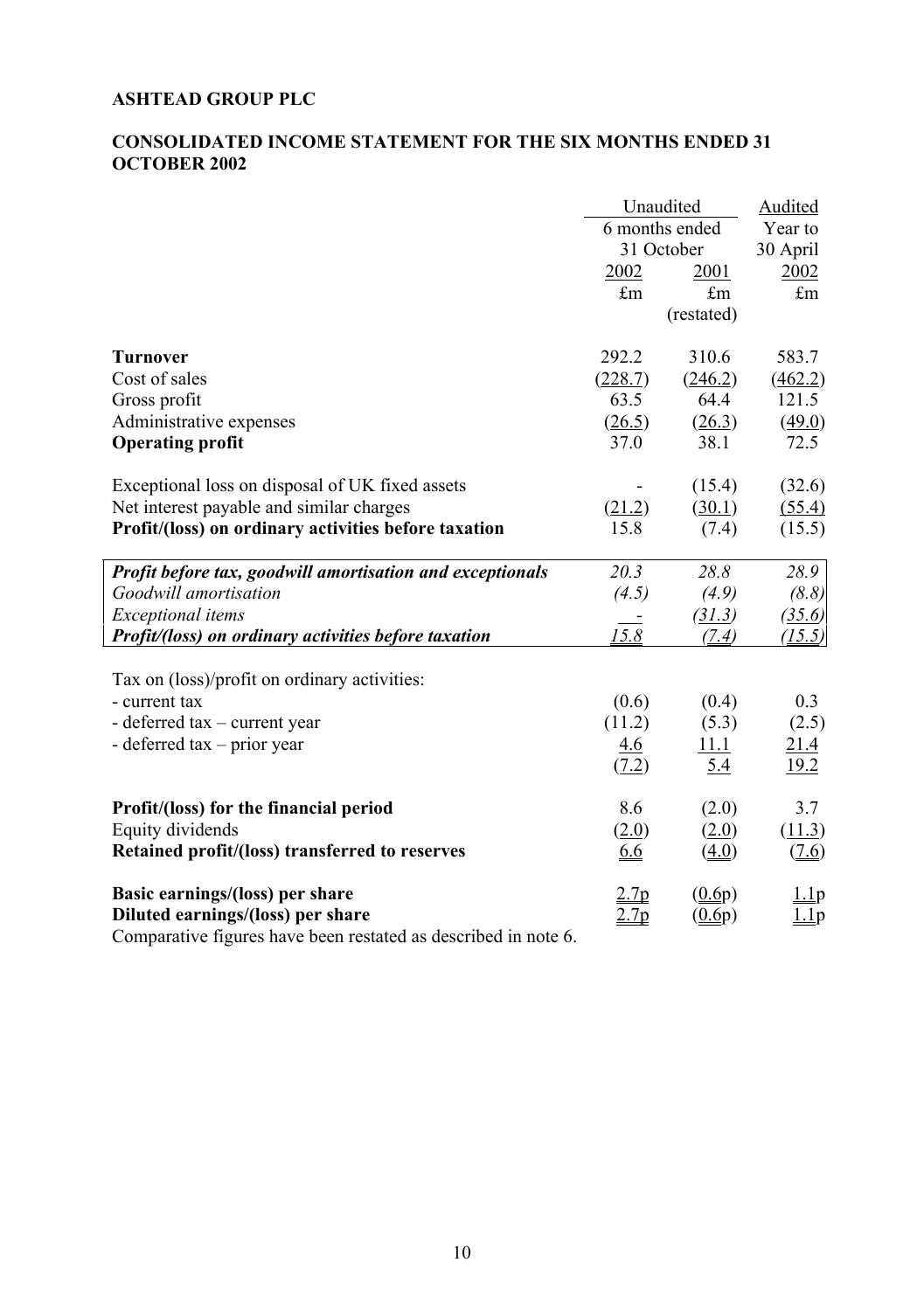#### **CONSOLIDATED STATEMENT OF TOTAL RECOGNISED GAINS AND LOSSES FOR THE SIX MONTHS ENDED 31 OCTOBER 2002**

|                                                  |                | Unaudited   |             |
|--------------------------------------------------|----------------|-------------|-------------|
|                                                  | 6 months ended |             | Year to     |
|                                                  | 31 October     |             | 30 April    |
|                                                  | 2002           | 2001        | 2002        |
|                                                  | $\pounds$ m    | $\pounds$ m | $\pounds$ m |
|                                                  |                | (restated)  |             |
| Profit/(loss) for the financial period           | 8.6            | (2.0)       | 3.7         |
| Foreign currency translation differences         | 0.2            | (1.4)       | (0.7)       |
| Total recognised gains and losses for the period | <u>8.8</u>     | (3.4)       | <u>3.0</u>  |

# **RECONCILIATION OF MOVEMENTS IN SHAREHOLDERS' FUNDS FOR THE SIX MONTHS ENDED 31 OCTOBER 2002**

|                                                 |       |                                                                                                                                                                                                                         | Audited       |
|-------------------------------------------------|-------|-------------------------------------------------------------------------------------------------------------------------------------------------------------------------------------------------------------------------|---------------|
|                                                 |       |                                                                                                                                                                                                                         | Year to       |
|                                                 |       | Unaudited<br>6 months ended<br>31 October<br>2002<br>2001<br>$\pounds$ m<br>$\pounds$ m<br>(restated)<br>8.6<br>(2.0)<br>(2.0)<br>(2.0)<br>6.6<br>(4.0)<br>0.1<br>0.6<br>0.2<br>(1.4)<br>6.9<br>(4.8)<br>194.5<br>202.1 | 30 April      |
|                                                 |       |                                                                                                                                                                                                                         | 2002          |
|                                                 |       |                                                                                                                                                                                                                         | $\pounds$ m   |
|                                                 |       |                                                                                                                                                                                                                         |               |
| Profit/(loss) for the financial period          |       |                                                                                                                                                                                                                         | 3.7           |
| Dividends                                       |       |                                                                                                                                                                                                                         | (11.3)        |
|                                                 |       |                                                                                                                                                                                                                         | (7.6)         |
| Share capital subscribed                        |       |                                                                                                                                                                                                                         | 0.7           |
| Foreign currency translation differences        |       |                                                                                                                                                                                                                         | (0.7)         |
| Net addition/(reduction) to shareholders' funds |       |                                                                                                                                                                                                                         | (7.6)         |
| At 1 May                                        |       |                                                                                                                                                                                                                         | 202.1         |
| <b>Closing shareholders' funds</b>              | 201.4 | <u>197.3</u>                                                                                                                                                                                                            | <u> 194.5</u> |
|                                                 |       |                                                                                                                                                                                                                         |               |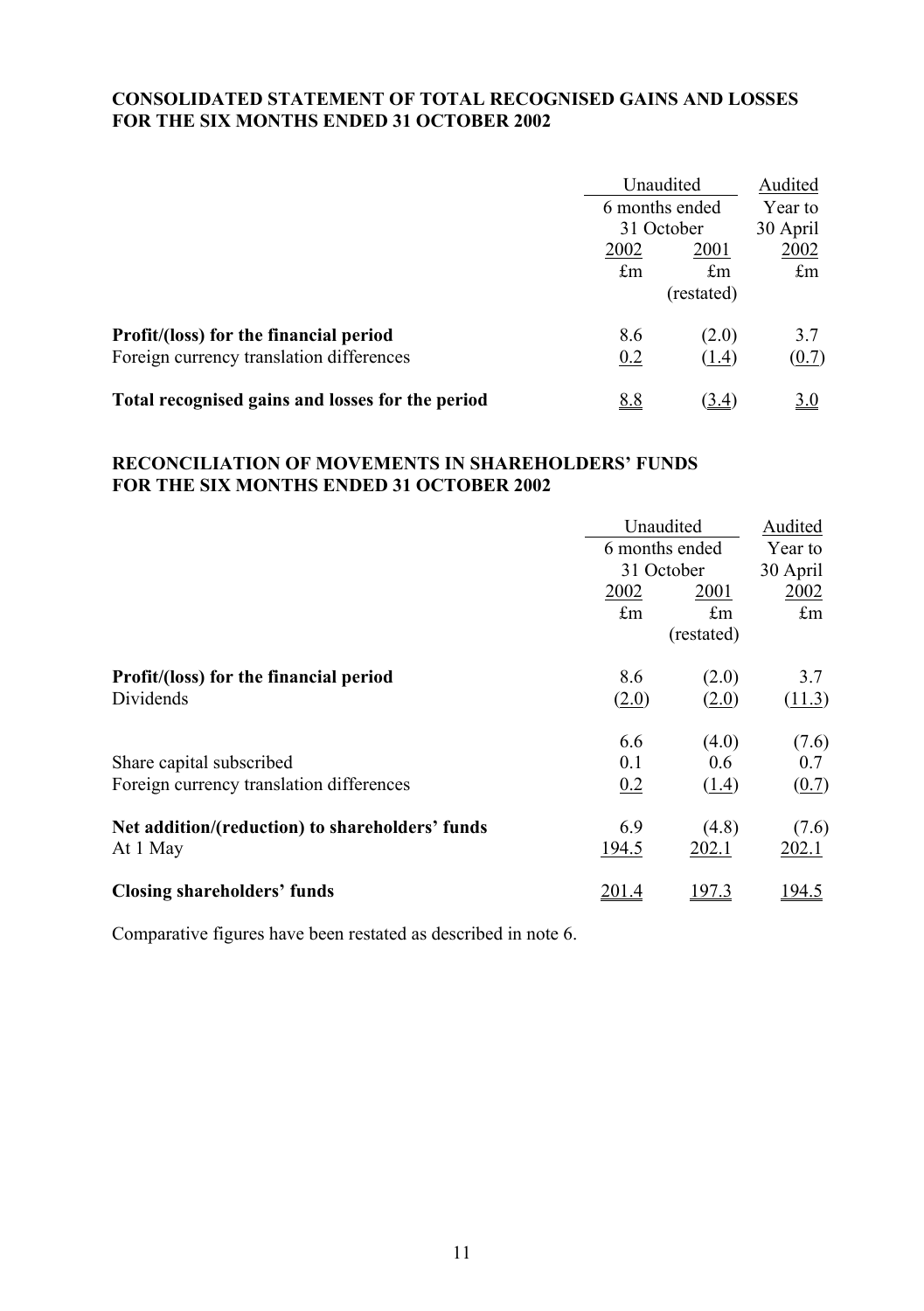# **CONSOLIDATED BALANCE SHEET AT 31 OCTOBER 2002**

|                                                          | Unaudited   |              | Audited             |  |
|----------------------------------------------------------|-------------|--------------|---------------------|--|
|                                                          | 31 October  |              | 30 April            |  |
|                                                          | 2002        | 2001         | 2002                |  |
| <b>Fixed assets</b>                                      | $\pounds$ m | $\pounds$ m  | $\pounds$ m         |  |
| Intangible assets                                        |             | (restated)   |                     |  |
| - goodwill                                               | 156.4       | 169.3        | 160.8               |  |
| Tangible assets                                          |             |              |                     |  |
| - rental equipment                                       | 635.8       | 725.2        | 678.1               |  |
| - other fixed assets                                     | 70.0        | 69.3         | 72.8                |  |
|                                                          | 705.8       | <u>794.5</u> | 750.9               |  |
|                                                          |             |              |                     |  |
| Investments – own shares held by ESOT                    | <u>1.6</u>  |              | 1.6                 |  |
|                                                          | 863.8       | 963.8        | 913.3               |  |
| <b>Current assets</b>                                    |             |              |                     |  |
| <b>Stocks</b>                                            | 11.9        | 14.7         | 12.9                |  |
|                                                          | 97.6        |              |                     |  |
| Trade debtors subject to non-recourse financing          |             |              |                     |  |
| Non-recourse financing received                          | (57.9)      |              |                     |  |
| Net trade debtors subject to non-recourse financing      | 39.7        |              |                     |  |
| Other trade debtors, prepayments & accrued income        | 20.0        | 119.9        | 110.7               |  |
| Cash at bank and in hand                                 | 0.4         | 2.5          | 0.5                 |  |
|                                                          | 72.0        | <u>137.1</u> | 124.1               |  |
| Creditors - amounts falling due within one year          |             |              |                     |  |
| Bank loans, overdrafts & finance lease obligations       | (49.3)      | (15.2)       | (23.5)              |  |
| Bills of exchange                                        | (11.0)      | (18.4)       | (11.6)              |  |
| Trade and other creditors                                | (86.7)      | (125.6)      | (110.1)             |  |
|                                                          | (147.0)     | (159.2)      | (145.2)             |  |
| <b>Net current liabilities</b>                           | (75.0)      | (22.1)       | (21.1)              |  |
| <b>Total assets less current liabilities</b>             | 788.8       | 941.7        | 892.2               |  |
| Creditors - amounts falling due after more than one year |             |              |                     |  |
| Bank and other loans                                     | (394.5)     | (527.3)      | (504.4)             |  |
| Finance lease obligations                                | (13.1)      | (21.1)       | (18.2)              |  |
| 5.25% unsecured convertible loan note, due 2008          | (130.1)     | (129.4)      | (129.7)             |  |
|                                                          | (537.7)     | (677.8)      | (652.3)             |  |
| <b>Provisions for liabilities and charges</b>            |             |              |                     |  |
| Deferred taxation                                        | (45.0)      | (59.4)       | (41.1)              |  |
| Other provisions                                         | (4.7)       | (7.2)        | (4.3)               |  |
|                                                          | (49.7)      | (66.6)       | $\left(45.4\right)$ |  |
| <b>Total net assets</b>                                  | 201.4       | 197.3        | <u>194.5</u>        |  |
|                                                          |             |              |                     |  |
| <b>Capital and reserves</b>                              |             |              |                     |  |
| Called up share capital                                  | 32.6        | 32.5         | 32.5                |  |
| Share premium account                                    | 100.7       | 100.7        | 100.7               |  |
| Revaluation reserve                                      | 0.5         | 0.5          | 0.5                 |  |
| Profit and loss account                                  | 67.6        | 63.6         | 60.8                |  |
| <b>Total equity shareholders' funds</b>                  | 201.4       | <u>197.3</u> | <u>194.5</u>        |  |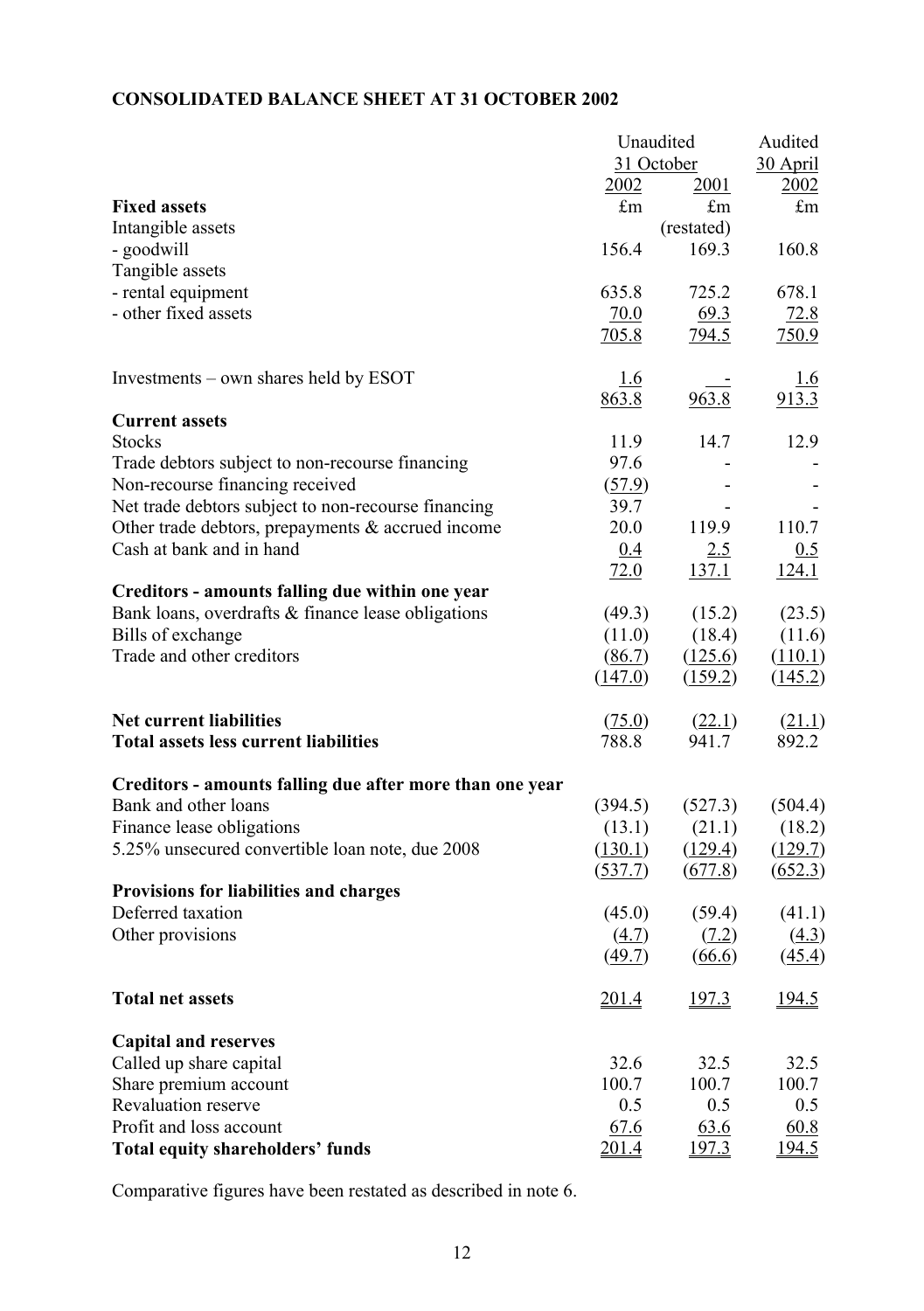#### **CONSOLIDATED CASH FLOW STATEMENT FOR THE SIX MONTHS ENDED 31 OCTOBER 2002**

|                                                            |                              | Unaudited          | <b>Audited</b>      |  |
|------------------------------------------------------------|------------------------------|--------------------|---------------------|--|
|                                                            | 6 months ended<br>31 October |                    | Year to             |  |
|                                                            |                              |                    | 30 April            |  |
|                                                            | 2002                         | <u>2001</u>        | 2002                |  |
|                                                            | $\pounds$ m                  | $\mathop{\pmb{m}}$ | $\pounds$ m         |  |
|                                                            |                              | (restated)         |                     |  |
| Net cash inflow from operating activities                  |                              |                    |                     |  |
| Cash inflow from current period operations                 | 95.5                         | 121.8              | 202.0               |  |
| Non-recourse finance received under debtors securitisation | <u>57.4</u>                  |                    |                     |  |
| Net cash inflow from operating activities                  | <u>152.9</u>                 | 121.8              | 202.0               |  |
| Returns on investments and servicing of finance            |                              |                    |                     |  |
| Interest paid (net)                                        | (20.4)                       | (19.6)             | (43.5)              |  |
| Interest element of finance lease payments                 | (1.3)                        | (4.3)              | (5.6)               |  |
| Exceptional costs re bank facility                         | (1.7)                        | (1.3)              | $(\underline{1.3})$ |  |
| Net cash outflow from returns on investments and           |                              |                    |                     |  |
| servicing of finance                                       | (23.4)                       | (25.2)             | (50.4)              |  |
| <b>Taxation (outflow)</b>                                  | (0.4)                        | (0.1)              | (0.7)               |  |
| Capital expenditure                                        |                              |                    |                     |  |
| Purchase of tangible fixed assets                          | (73.5)                       | (149.1)            | (203.3)             |  |
| Sale of tangible fixed assets                              | 12.6                         | 25.7               | 39.2                |  |
| Purchase of own shares held by employee trust              |                              |                    | (1.6)               |  |
| Net cash outflow from capital expenditure.                 | (60.9)                       | (123.4)            | (165.7)             |  |
| <b>Acquisitions and disposals outflow</b>                  | (0.4)                        | (6.7)              | (3.3)               |  |
| <b>Equity dividends paid</b>                               | (9.3)                        | (9.4)              | (11.3)              |  |
| Net cash inflow/(outflow) before management of liquid      |                              |                    |                     |  |
| resources and financing                                    | 58.5                         | (43.0)             | (29.4)              |  |
| <b>Financing</b>                                           |                              |                    |                     |  |
| Issue of ordinary share capital                            | 0.1                          | 0.7                | 0.7                 |  |
| Net draw down/(redemption) of loans                        | (49.6)                       | 53.4               | 32.5                |  |
| Capital element of finance lease payments                  | (2.8)                        | (7.7)              | (10.7)              |  |
| Net cash inflow from financing                             | (52.3)                       | <u>46.4</u>        | 22.5                |  |
| Increase/(decrease) in cash                                | 6.2                          | 3.4                | $\underline{(6.9)}$ |  |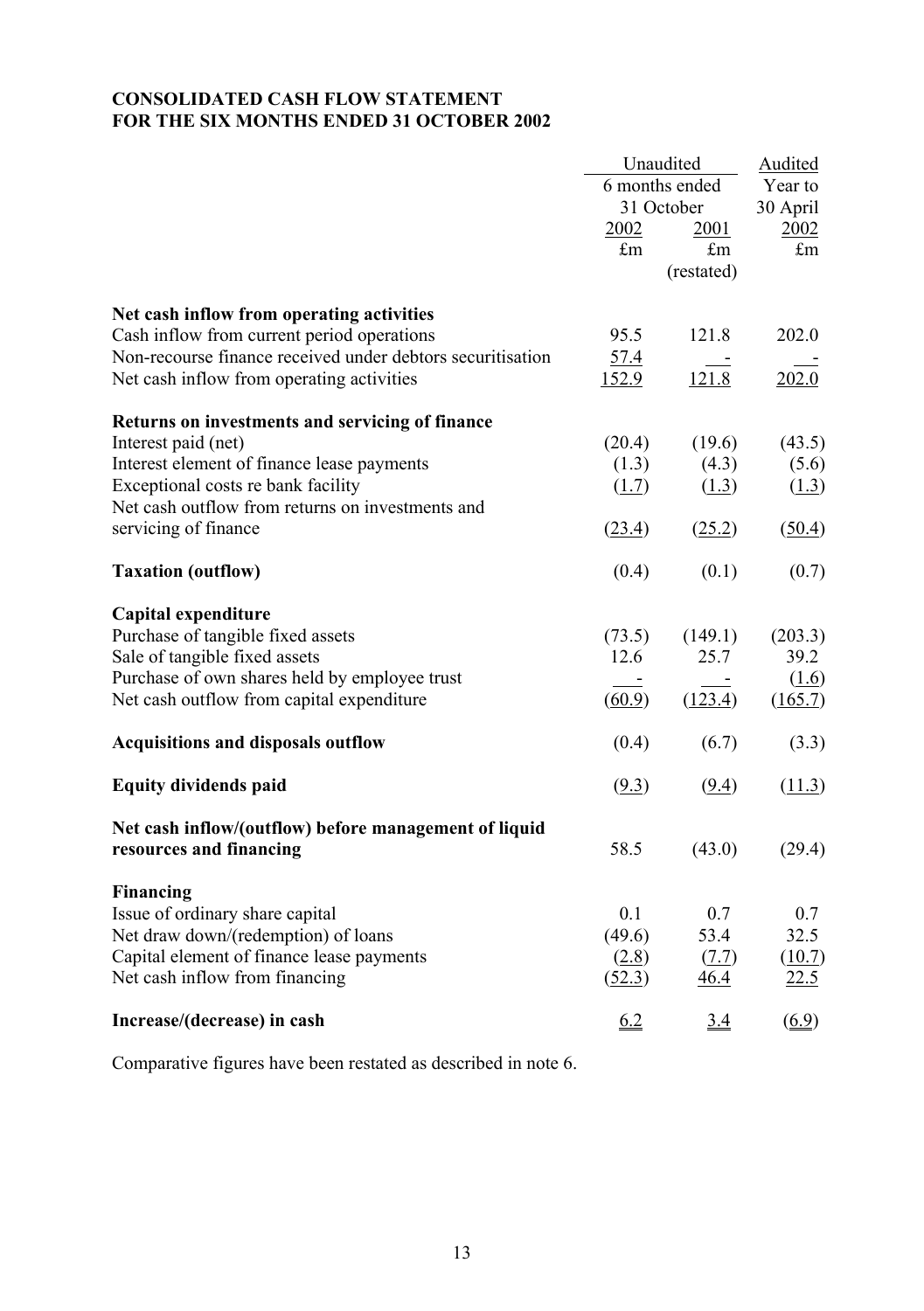# **NOTES TO THE INTERIM FINANCIAL STATEMENTS**

- 1. The abridged 2002 profit and loss account, balance sheet and cash flow statement are taken from the statutory accounts for the year ended 30 April 2002 which have been filed with the Registrar of Companies. The auditor's report on these accounts was unqualified and did not contain a statement under section 237 of the Companies Act 1985.
- 2. Basic and diluted earnings per share for the six months ended 31 October 2002 have been calculated based on the profit or loss attributable to the shareholders of Ashtead Group plc and on the weighted average number of ordinary shares in issue during the period excluding the shares held by the Company's employee share ownership trust as follows: Unaudited

|                                                                                                       | ∪naudıted                                            |                                     |                             |                                                    |                                     |                             |
|-------------------------------------------------------------------------------------------------------|------------------------------------------------------|-------------------------------------|-----------------------------|----------------------------------------------------|-------------------------------------|-----------------------------|
|                                                                                                       | 6 months ended 31 October 2002                       |                                     |                             |                                                    | 6 months ended 31 October 2001      |                             |
|                                                                                                       | Profit for<br>the financial<br>period<br>$\pounds$ m | Weighted<br>average no<br>of shares | Per<br>share<br>amount<br>p | Loss for<br>the financial<br>period<br>$\pounds$ m | Weighted<br>average no<br>of shares | Per<br>share<br>amount<br>p |
| As used in the calculation<br>of basic EPS<br>Outstanding share options<br>As used in the calculation | 8.6<br>$\sim$                                        | 322.6<br>0.2                        | 2.7                         | (2.0)                                              | 324.5<br><u>1.7</u>                 | (0.6)                       |
| of diluted EPS                                                                                        | 8.6                                                  | <u>322.8</u>                        | <u>2.7</u>                  | (2.0)                                              | 326.2                               | (0.6)                       |

3. Segmental analysis

|                       |                          | Turnover                |             |             | Operating profit |             |  |
|-----------------------|--------------------------|-------------------------|-------------|-------------|------------------|-------------|--|
|                       | Unaudited<br>6 months to |                         | Audited     | Unaudited   |                  | Audited     |  |
|                       |                          |                         | Year to     | 6 months to |                  | Year to     |  |
|                       |                          | 31 October              |             | 31 October  |                  | 30 April    |  |
|                       | 2002                     | 2001                    | 2002        | 2002        | 2001             | 2002        |  |
|                       | $\pounds$ m              | $\mathbf{f}_{\text{m}}$ | $\pounds$ m | $\pounds$ m | $\pounds$ m      | $\pounds$ m |  |
|                       |                          |                         |             |             | (restated)       |             |  |
| <b>United States</b>  | 192.8                    | 205.7                   | 389.1       | 30.9        | 44.5             | 66.0        |  |
| United Kingdom        | 98.2                     | 103.7                   | 192.3       | 10.1        | 12.8             | 14.6        |  |
| Rest of World         | 1.2                      | <u>1.2</u>              | 2.3         | 0.5         | 0.3              | 0.7         |  |
|                       | 292.2                    | <u>310.6</u>            | 583.7       | 41.5        | 57.6             | 81.3        |  |
| Exceptional items     |                          |                         |             |             | (14.6)           |             |  |
| Goodwill amortisation |                          |                         |             | (4.5)       | <u>(4.9)</u>     | (8.8)       |  |
|                       |                          |                         |             | 37.0        | <u>38.1</u>      | <u>72.5</u> |  |

| Net assets:                                  | Unaudited   |                        | Audited     |
|----------------------------------------------|-------------|------------------------|-------------|
|                                              |             | 6 months to 31 October |             |
|                                              | 2002        | 2001                   | 2002        |
|                                              | $\pounds$ m | $\pounds$ m            | $\pounds$ m |
|                                              |             | (restated)             |             |
| <b>United States</b>                         | 637.8       | 670.6                  | 659.7       |
| United Kingdom                               | 251.3       | 274.8                  | 249.1       |
| Rest of World                                | <u>1.8</u>  | <u>1.8</u>             | 2.1         |
|                                              | 890.9       | 947.2                  | 910.9       |
| Central items (debt, securitisation funding) |             |                        |             |
| and deferred tax)                            | (689.5)     | (749.9)                | 716.4)      |
|                                              | 201.4       | 197.3                  | 194.5       |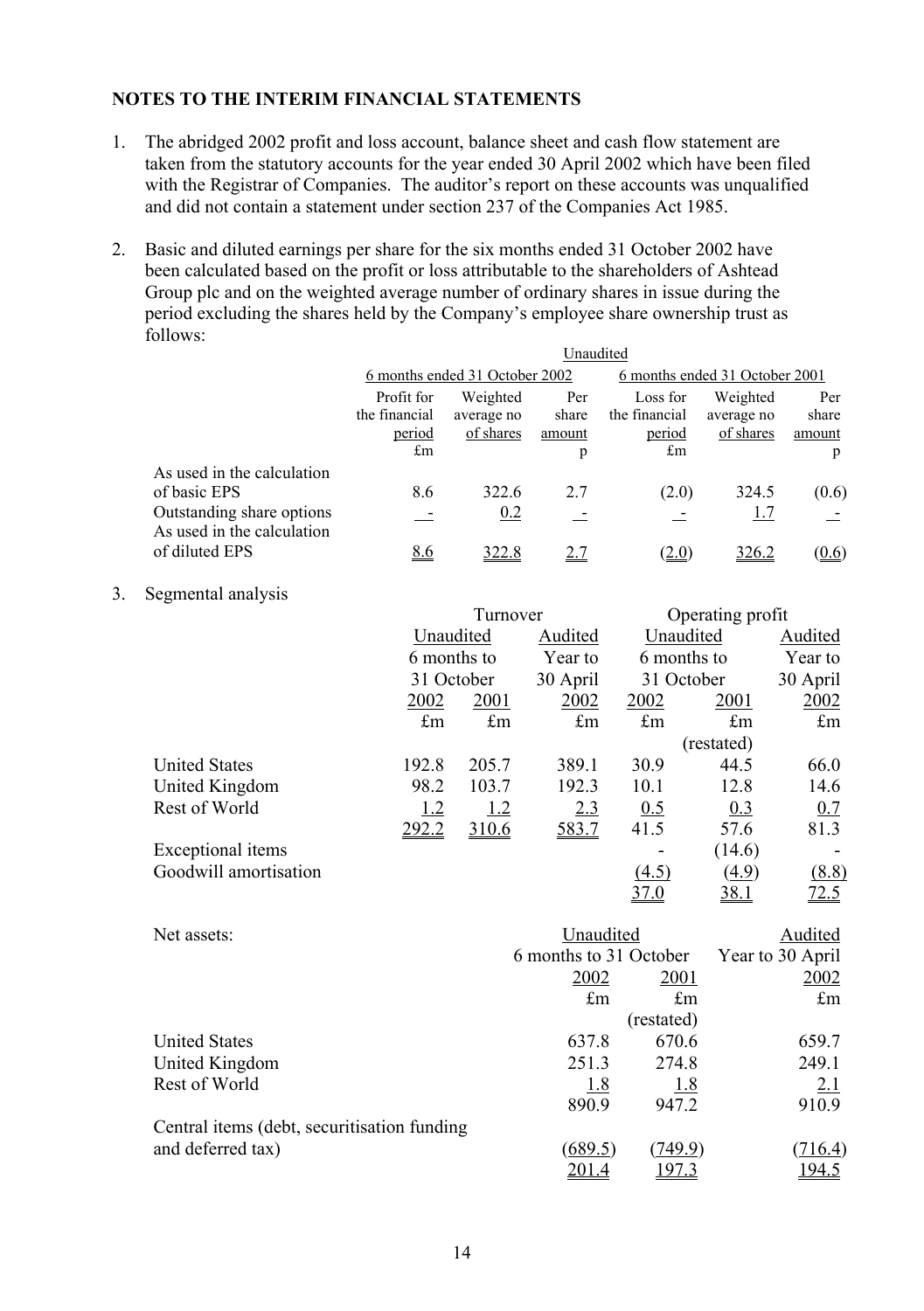4. Net interest payable and similar charges

|                                    | Unaudited<br>6 months ended<br>31 October |                      | Audited            |
|------------------------------------|-------------------------------------------|----------------------|--------------------|
|                                    |                                           |                      | Year to            |
|                                    |                                           |                      | 30 April           |
|                                    | 2002                                      | 2001                 | 2002               |
|                                    | $\pounds$ m                               | $\mathop{\text{fm}}$ | $\mathop{\pmb{m}}$ |
|                                    |                                           | (restated)           |                    |
| On bank and other borrowings       | 16.0                                      | 20.7                 | 39.2               |
| Finance lease interest             | 1.3                                       | 4.3                  | 5.6                |
| Convertible loan interest          | 3.9                                       | 3.8                  | 7.6                |
|                                    | 21.2                                      | 28.8                 | 52.4               |
| Exceptional costs re bank facility |                                           | <u>1.3</u>           | 3.0                |
|                                    |                                           |                      | 55.4               |

- 5. Exceptional items of £31.3m in the six months ended 31 October 2001 comprised £30.0m relating to the UK disposal programme (£14.6m included in cost of sales and £15.4m as an exceptional loss on disposal of fixed assets) and £1.3m in relation to bank covenant amendment fees. Exceptional items of £35.6m for the year ended 30 April 2002 included £32.6m relating to the UK disposal programme and £3.0m in relation to bank covenant amendment fees.
- 6. The interim results information has been prepared on the basis of accounting policies set out in the Group's statutory accounts for the year ended 30 April 2002 to which no changes have been made. Adjustments have also been made to the previously published results for the six months to 31 October 2001 to reflect the subsequent capitalisation of certain acquired leases in BET as finance leases at 30 April 2002 as described in note 22 to the 2001/2 report and accounts.
- 7. The effective rate of tax assumed for the six months to 31 October 2002 is 35.5% and is calculated by applying the Director's present best estimate of the annual tax rate to the profit before tax for the period after adding back goodwill amortisation for which no tax allowance is available.
- 8. The Directors have declared an interim dividend of 0.62p per share (2001 0.62p per share) which will be paid on 7 April 2003 to shareholders on the register on 28 February 2003.

|                     | 2002 (unaudited)                 | 2001 (unaudited) |              |  |  |
|---------------------|----------------------------------|------------------|--------------|--|--|
|                     | <b>Total</b><br>Rental equipment | Rental equipment | <b>Total</b> |  |  |
| Net book value:     | $\pounds$ m<br>$\pounds$ m       | $\pounds$ m      | $\pounds$ m  |  |  |
| At 1 May            | 678.1<br>750.9                   | 725.6            | 802.5        |  |  |
| Exchange difference | (33.7)<br>(31.1)                 | (7.4)            | (8.0)        |  |  |
| <b>Additions</b>    | 51.2<br>55.9                     | 73.2             | 81.2         |  |  |
| Acquisitions        |                                  | 37.6             | 37.7         |  |  |
| Disposals           | (11.5)<br>(10.7)                 | (16.6)           | (26.3)       |  |  |
| UK asset write-down |                                  | (28.7)           | (28.7)       |  |  |
| Depreciation        | (55.8)<br>(51.7                  | (58.5)           | (63.9)       |  |  |
| At 31 October       | <u>705.8</u><br><u>635.8</u>     | <u>725.2</u>     | <u>794.5</u> |  |  |

9. Fixed assets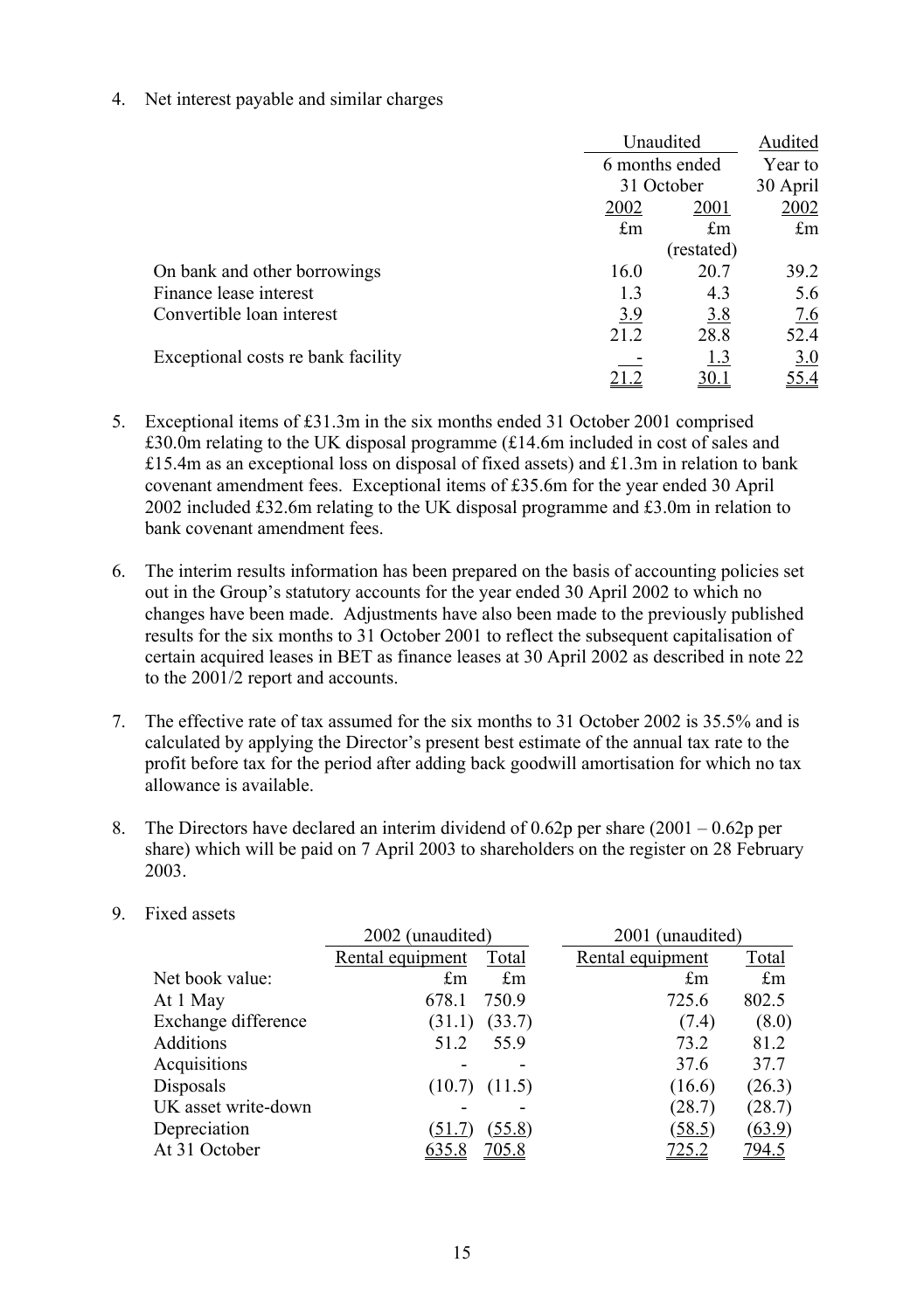#### 10. Goodwill

|                    |             | Unaudited               |             |  |
|--------------------|-------------|-------------------------|-------------|--|
|                    | Cost        | Amortisation            |             |  |
|                    | $\pounds$ m | $\mathbf{f}_{\text{m}}$ | $\pounds$ m |  |
| At 30 April 2002   | 178.1       | (17.3)                  | 160.8       |  |
| Acquisitions       | 0.1         |                         | 0.1         |  |
| Amortisation       |             | (4.5)                   | (4.5)       |  |
| At 31 October 2002 | 78.2        | 21.8                    | 56.4        |  |

# 11. Notes to the cash flow statement

| a. Reconciliation to net debt                   | Unaudited      |             | Audited     |
|-------------------------------------------------|----------------|-------------|-------------|
|                                                 | 6 months ended |             | Year to     |
|                                                 | 31 October     |             | 30 April    |
|                                                 | 2002           | 2001        | 2002        |
|                                                 | $\pounds$ m    | $\pounds$ m | $\pounds$ m |
|                                                 |                | (restated)  |             |
| (Increase)/decrease in cash in the period       | (6.2)          | (3.4)       | 6.9         |
| (Decrease)/increase in bank loans               | (49.6)         | <u>53.4</u> | 32.5        |
| Change in net debt from cash flows              | (55.8)         | 50.0        | 39.4        |
| <b>Translation difference</b>                   | (28.4)         | (6.8)       | (8.8)       |
| Non cash movement - 5.25% convertible loan note | 0.4            | 1.5         | 1.8         |
| - finance lease obligations                     | (4.9)          | 33.5        | 30.6        |
| Movement in net debt in the period              | (88.7)         | 78.2        | 63.0        |
| Net debt at 1 May                               | 675.3          | 612.3       | 612.3       |
| Net debt at 31 October                          | <u>586.6</u>   | 690.5       | 675.3       |

# b. Cash flow from operating activities

|                                                  | Unaudited<br>6 months ended<br>31 October<br>2002<br>2001 |             | Audited<br>Year to<br>30 April<br>2002 |
|--------------------------------------------------|-----------------------------------------------------------|-------------|----------------------------------------|
|                                                  |                                                           |             |                                        |
|                                                  |                                                           |             |                                        |
|                                                  |                                                           |             |                                        |
|                                                  | $\pounds$ m                                               | $\pounds$ m | $\pounds$ m                            |
|                                                  |                                                           | (restated)  |                                        |
| Operating profit                                 | 37.0                                                      | 38.1        | 72.5                                   |
| Amortisation of goodwill                         | 4.5                                                       | 4.9         | 8.8                                    |
| Depreciation of tangible fixed assets            | 55.8                                                      | 63.9        | 120.9                                  |
| Non cash exceptional UK asset write down         |                                                           | 14.6        |                                        |
| (Gain)/loss on sale of tangible fixed assets     | (2.2)                                                     | 0.7         | (1.5)                                  |
| Decrease/(increase) in stocks                    | 1.0                                                       | (0.7)       | 2.4                                    |
| (Increase)/decrease in trade debtors             | (5.4)                                                     | 6.9         | 15.3                                   |
| Increase/(decrease) in trade creditors           | 4.2                                                       | (5.6)       | (15.4)                                 |
| Exchange differences                             | 0.6                                                       | (1.0)       | (1.0)                                  |
| Net cash inflow from operating activities before |                                                           |             |                                        |
| exceptional operating costs                      | <u>95.5</u>                                               | l 21.8      | <u> 202.0</u>                          |

12. Copies of this interim statement are being posted to all shareholders. Copies are available on request from the Company Secretary at the Registered Office of the Group at Kings Court, 41/51 Kingston Road, Leatherhead, Surrey KT22 7AP.